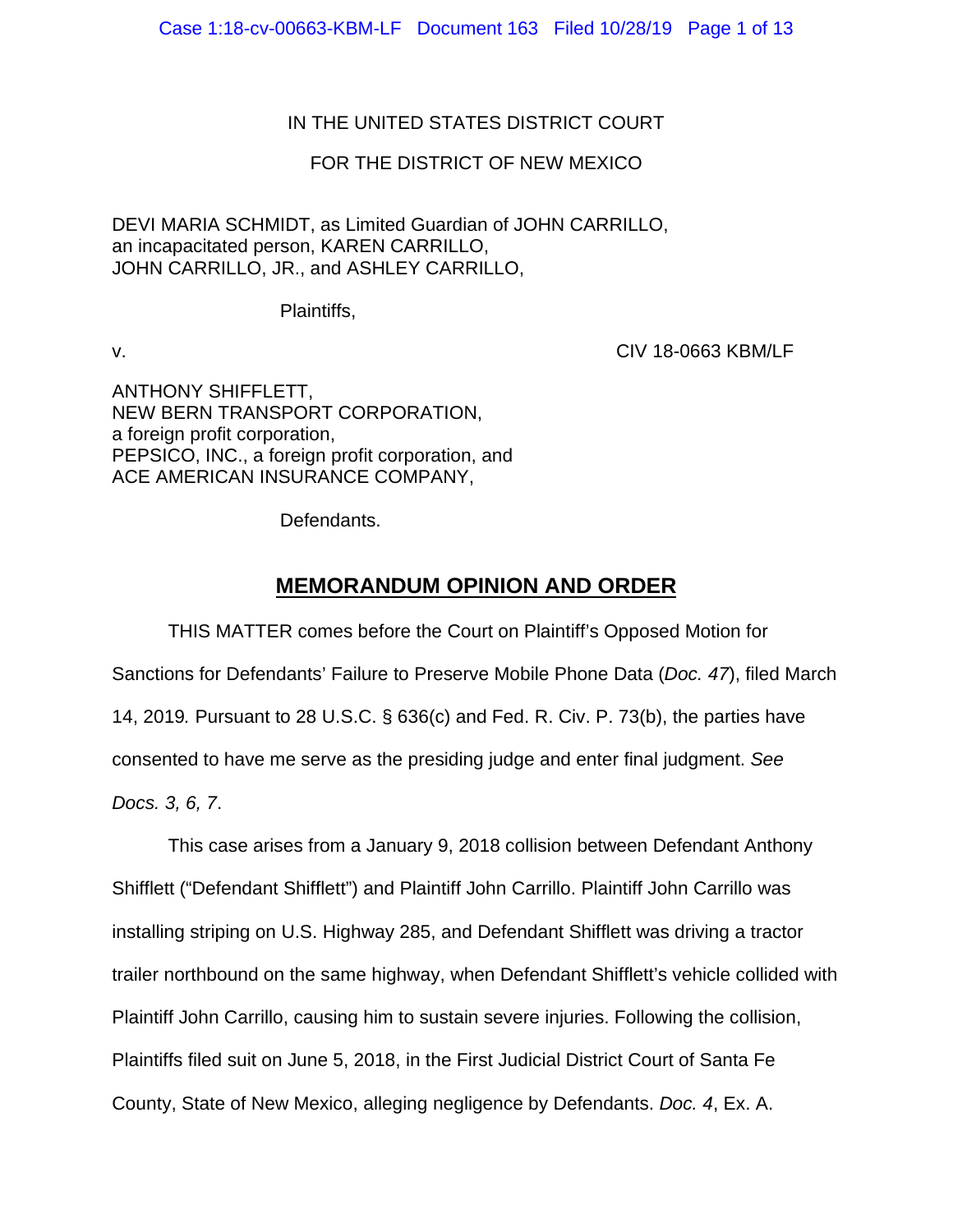### Case 1:18-cv-00663-KBM-LF Document 163 Filed 10/28/19 Page 2 of 13

Plaintiffs now move for sanctions under Federal Rule of Civil Procedure 37(e), arguing that Defendants intentionally destroyed Defendant Shifflett's personal mobile device and failed to preserve the mobile phone data for the same device from the day of the collision. *Doc. 47* at 1.

### **I. Legal Standard**

"Spoliation is the 'destruction or significant alteration of evidence, or the failure to preserve property for another's use as evidence in pending or reasonably foreseeable litigation.'" *Martinez v. Salazar*, Civ. No. 14-0534 KG/WPL, 2017 WL 4271246, at \*2 (D.N.M. Jan. 26, 2017) (quoting *Linnebur v. United Tel. Ass'n, Inc*., No. 10-1379 RDR, 2012 WL 2370110, at \*1 (D. Kan. June 21, 2012)). In order to prevent spoliation, litigants are under a duty to preserve evidence when they know, or should know, that it may be relevant to future litigation. *Zubulake v. UBS Warburg LLC*, 220 F.R.D. 212, 216 (S.D.N.Y. 2003).

Spoliation sanctions are proper when "(1) a party has a duty to preserve evidence because it knew or should have known[] that litigation was imminent, and (2) the adverse party was prejudiced by the destruction of the evidence." *Burlington N. & Santa Fe Ry. Co. v. Grant*, 505 F.3d 1013, 1032 (10th Cir. 2007). Further, Federal Rule of Civil Procedure 37(e) provides:

If electronically stored information that should have been preserved in the anticipation or conduct of litigation is lost because a party failed to take reasonable steps to preserve it, and it cannot be restored or replaced through additional discovery, the court: (1) upon finding prejudice to another party from loss of the information, may order measures no greater than necessary to cure the prejudice.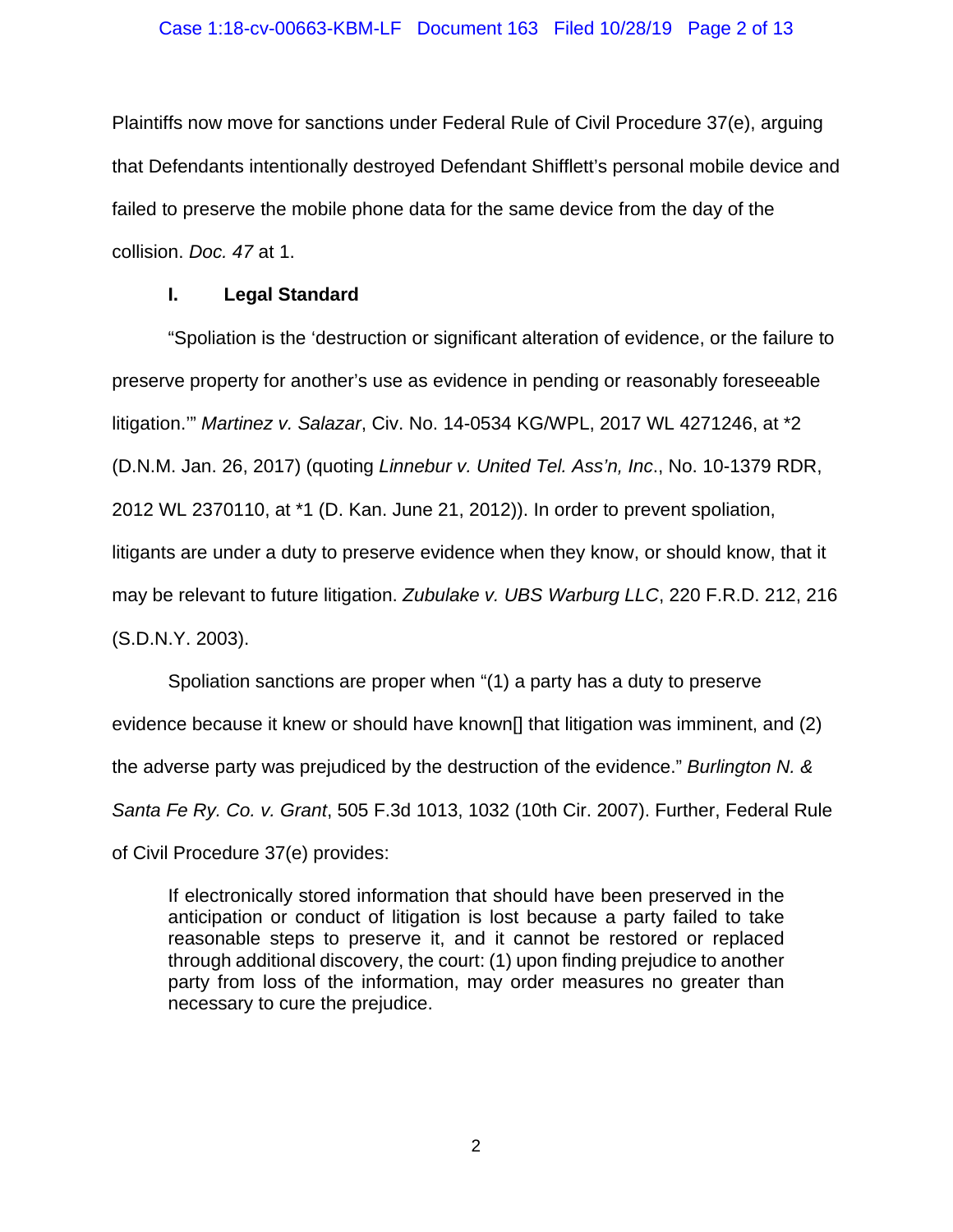Fed. R. Civ. P. 37(e). An aggrieved party must demonstrate bad faith to warrant an adverse inference sanction. *Aramburu v. The Boeing Co*., 112 F.3d 1398, 1407 (10th Cir. 1997).

Generally, upon reasonably anticipating litigation, a party "must suspend its routine document retention/destruction policy and put in place a 'litigation hold' to ensure the preservation of relevant documents" and other tangible evidence. *Browder v. City of Albuquerque*, No. CIV 13-0599 RB/KBM, 2016 WL 3397659, at \*4 (D.N.M. May 9, 2016). Litigation holds are required for both tangible evidence and electronic data*. See Cache La Poudre Feeds, LLC v. Land O'Lakes, Inc*., 244 F.R.D. 614, 620, 637 (D. Colo. 2007) (imposing spoliation sanctions for destruction of electronic media).

### **II. Background**

On January 9, 2018, Plaintiff John Carrillo was installing striping along northbound U.S. Highway 285, outside the City of Artesia in Eddy County, New Mexico. At the same time, Defendant Shifflett was driving a tractor trailer on behalf of Defendant New Bern, and allegedly Defendant PepsiCo, [1](#page-2-0) northbound on the same highway. A mounted attenuator trailer was positioned behind Plaintiff John Carrillo's work truck, and he was working nearby on the passenger side of his vehicle. Defendant Shifflett collided into the rear of the mounted attenuator trailer and work truck which then struck Plaintiff John Carrillo causing serious injuries to him.

<span id="page-2-0"></span><sup>&</sup>lt;sup>11</sup> Although Plaintiffs assert that Defendant Shifflett was driving on behalf of both corporate defendants, Defendant PepsiCo maintains that it "does not own, maintain or utilize commercial transportation vehicles such as tractor-trailers." *Doc. 56* at 2 n.1. The alleged agency relationship between Defendant PepsiCo and Defendant Shifflett is addressed by the parties in their briefing of the Motion for Summary Judgment on Behalf of PepsiCo, Inc. *See Docs 98*; *107*; *114*; *134*. It is unnecessary for the Court to resolve this issue for purposes of the present motion.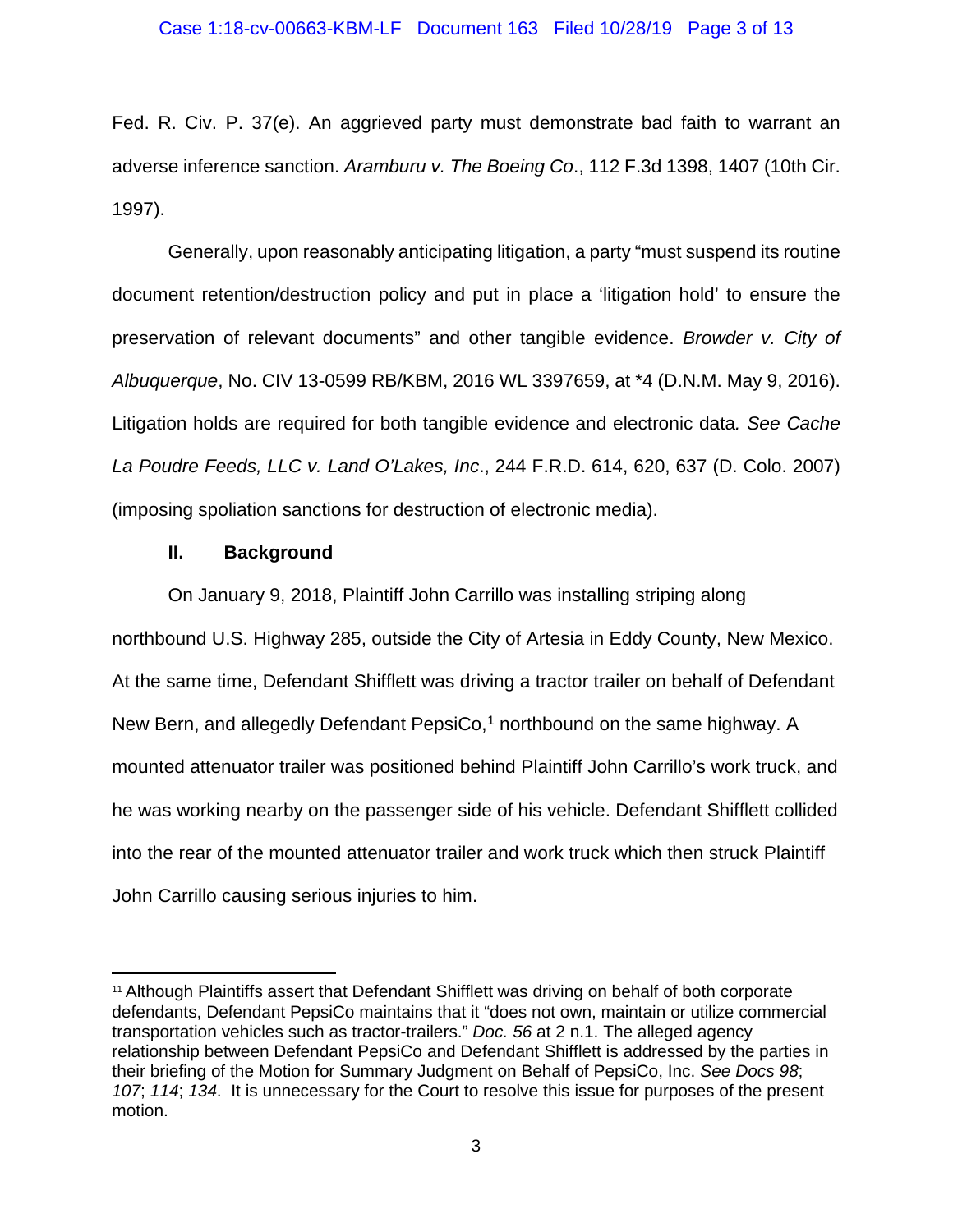Defendant Shifflett reported that, just prior to the collision, he was distracted by the instrument gauges in his tractor, which he claims were malfunctioning. In his written statement, he explained:

My truck was sounding weird so I reduced my speed and starting [sic] checking my gauges. I seen trucks in front of me, but didn't see any warning lights. I look down again to check my gauges, and when I look up I realized I was about to make impact with another veh[icle].

*Doc. 47*, Ex. 1, at 1. Similarly, Defendant Shifflett testified during his deposition: "I looked down at my gauges and then I looked up. I seen a truck in front of me roughly 100 yards, and I looked down at my gauges again and then when I looked up again it was impact." *Doc. 47*, Ex. 2 at 138:1-5.

It is undisputed that Defendant Shifflett denied using his personal or business cellphone at the time of the accident. Chris Gonzales, Associate Manager of Bottling Group, LLC, testified that he did not ask Defendant Shifflett to turn over his personal cell phone following the collision, explaining: "That's where I decided not to go to try and request a personal device. Asked him and hoped that he was going to be full, fair and transparent." *Doc. 47*, Ex. 3, at 114:17-19. Defendant New Bern did, however, terminate Defendant Shifflett's employment on January 19, 2018. *Doc. 56*, Ex. 2.

On March 2, 2018, Plaintiffs' counsel issued a "Notice of Representation [and] Notice of Preservation/Spoliation" to Pepsi – Cola Co.'s Risk Manager and the Ace American Insurance Company's Claims Department. *Doc. 47*, Ex. 7. The letter indicated that counsel was representing Plaintiff John Carrillo and demanded that the recipients preserve certain enumerated items for the "past 3 years." *Id*. at 1. "Data from telecommunications system" and "Driver's personal and business cell phone record" were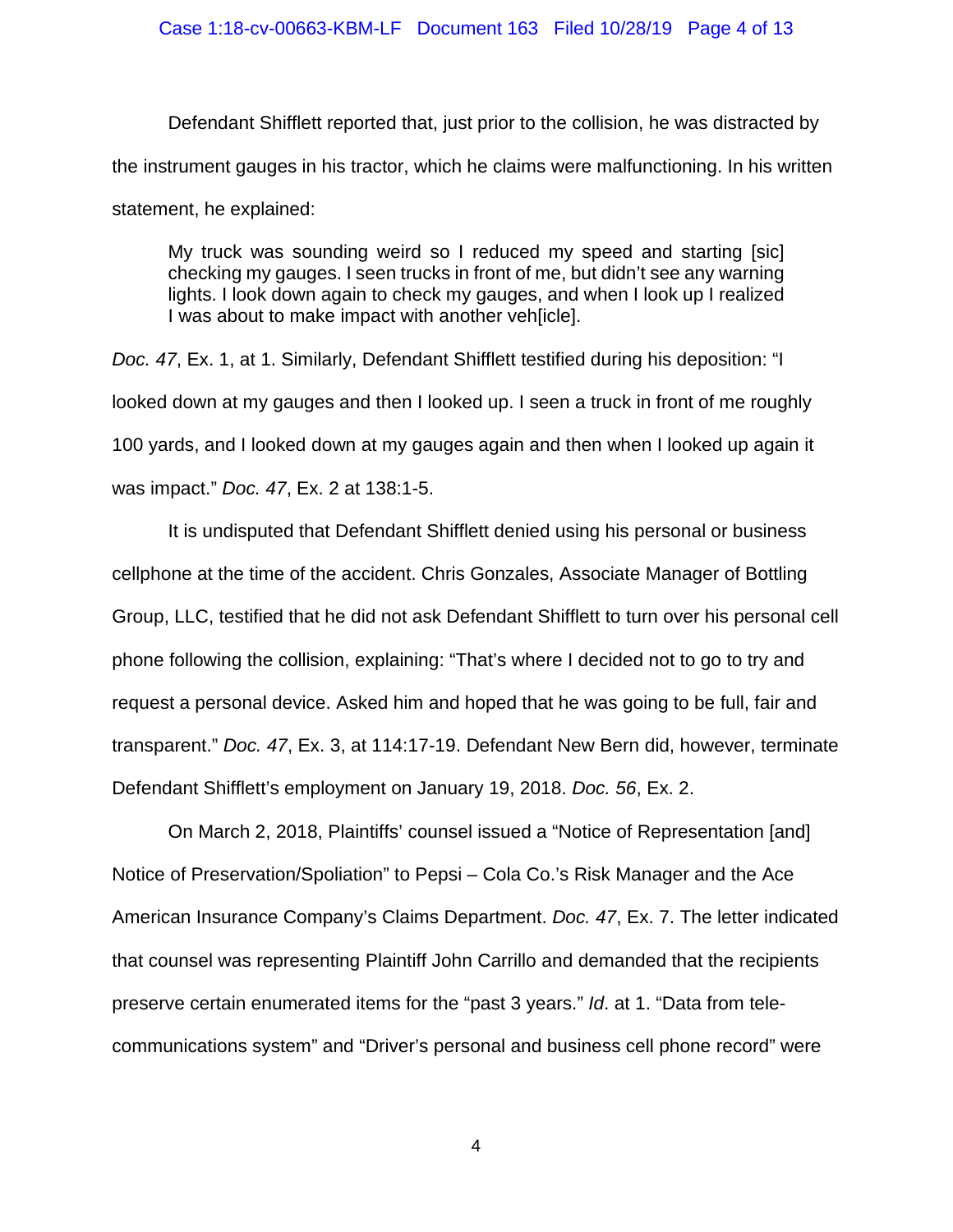#### Case 1:18-cv-00663-KBM-LF Document 163 Filed 10/28/19 Page 5 of 13

among the 62 items for which preservation was demanded. *Id*. at 1-2. Plaintiffs later filed suit against Defendants in State Court on June 5, 2018. *Doc. 4*, Ex. A.

Following the commencement of litigation, the parties engaged in formal discovery. In his responses to Plaintiffs' First Set of Interrogatories, Defendant Shifflett stated that he was in possession of two mobile phones on the day of the collision, his personal cell phone, (757-358-2671), and a cell phone issued by Defendant New Bern. *Doc. 47*, Ex. 8, at 2. He asserted that his personal cell phone, however, remained "in a bag in the cab of the tractor" at the time of the collision, while the phone issued by Defendant New Bern was "in the cab of the tractor." *Id.* Later, in his responses to Plaintiffs' Supplemental Interrogatories, Defendant Shifflett admitted that he was no longer in possession or control of the personal cell phone that he used at the time of the collision. He explained that "to the best of [his] recollection, the phone was discarded sometime during July and/or August 2018 as a byproduct of the process of moving across the country back to Virginia and/or the packing and unpacking process." *Doc. 47*, Ex. 9, at 2. According to Defendant Shifflett, he discarded the phone because he "was not pleased with the quality of service from T-Mobile." *Id*. at 2.

Additionally, Defendants did not produce Defendant Shifflett's phone records for his personal phone for the day of the collision. Instead, Plaintiffs obtained them directly from T-Mobile Wireless. *Doc. 47*, Ex. 5. In their First Supplemental Requests for Admissions, Plaintiffs asked Defendant Shifflett to admit that the records they had obtained were, in fact, his personal phone records from the relevant period. *Doc. 47*, Ex. 13, at 2. Defendant Shifflett responded that "[s]ubject to and without waiving [his]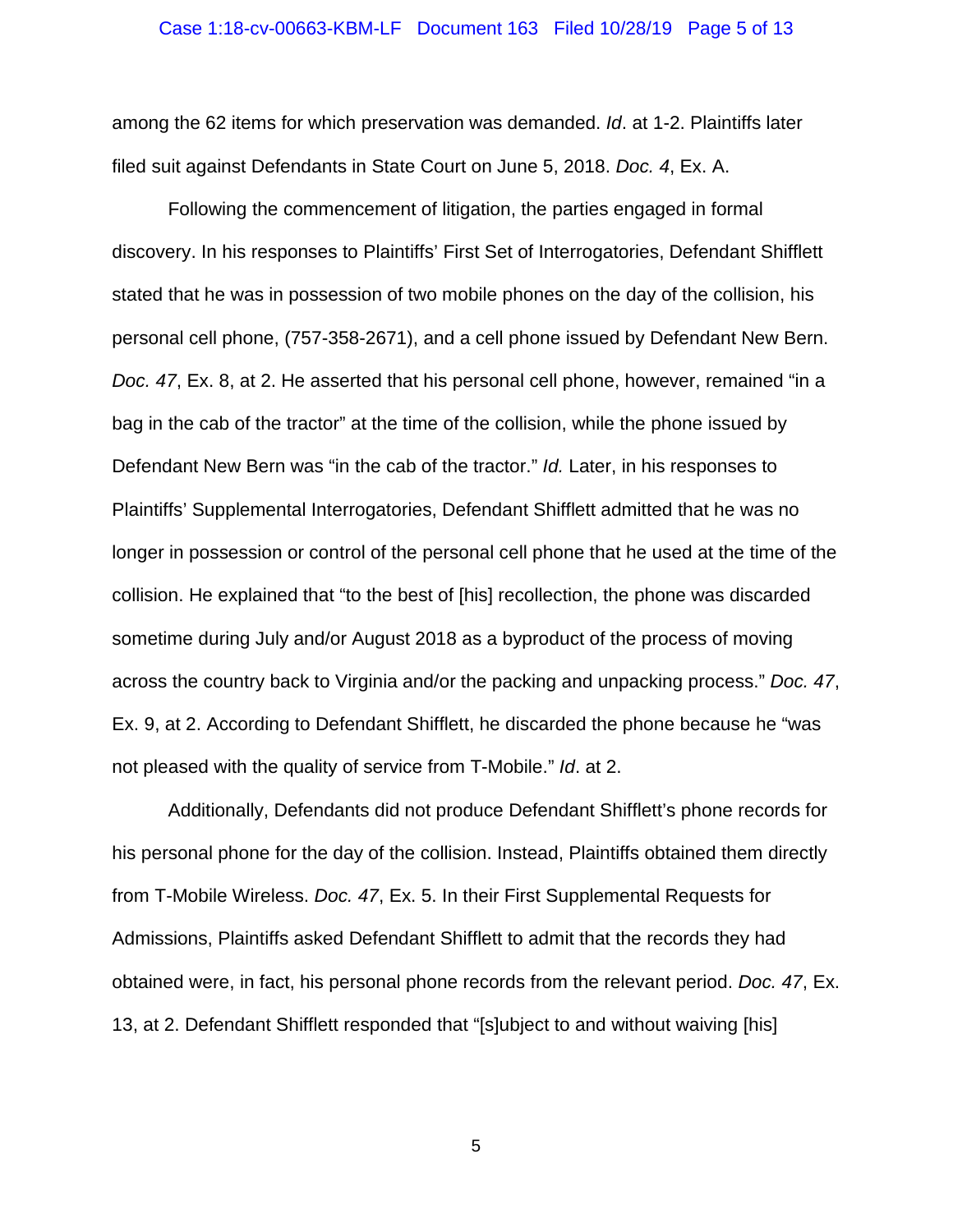### Case 1:18-cv-00663-KBM-LF Document 163 Filed 10/28/19 Page 6 of 13

objection, . . . the records appear to be T-Mobile records" for the personal cell phone he owned at the time of the collision. *Id.*

Plaintiffs retained Ben Levitan as their cell phone expert in this case. In Mr. Levitan's Preliminary Report, which is attached to Plaintiffs' Motion, Mr. Levitan opined that Defendant Shifflett's cell phone records and other material sent to him by Plaintiffs' counsel "show, with scientific certainty, that Mr. Shifflett was highly distracted at the time of the accident and this impairment caused by his cell phone use was a substantial cause of the crash." *Doc. 47*, Ex. 14, at ¶ 12. According to Mr. Levitan, Defendant was actively on a voice call on his personal cell phone with Familia Dental when the accident took occurred. *Id.* at ¶ 13. Moreover, based upon a review of Defendant Shifflett's cell phone records and driver's log, Mr. Levitan observed that Defendant "Shifflett routinely [drove] while using his personal phone." *Id.* at ¶ 25.

### **III. Analysis**

As a preliminary matter, Plaintiffs insist that Defendants' Response to their Motion for Sanctions was untimely, having been due April 1, 2019, but filed April 12, 2019. *Doc. 62* at 2. While the Court does not condone the lateness of Defendants' filing, and indeed cautions Defendants that they should more closely follow the deadlines set out in D.N.M.LR-Civ. 7.4(a), it favors a determination on the merits of Plaintiffs' Motion for Sanctions. Defendants response, albeit untimely, aids the Court in a full consideration of the issues in Plaintiffs' motion and will not be stricken.

In their Motion for Sanctions, Plaintiffs ask the Court to sanction Defendants for "intentionally destroying Defendant . . . Shifflett's . . . mobile phone device, and for their failure to preserve the mobile phone data of Shifflett's personal cell phone from the day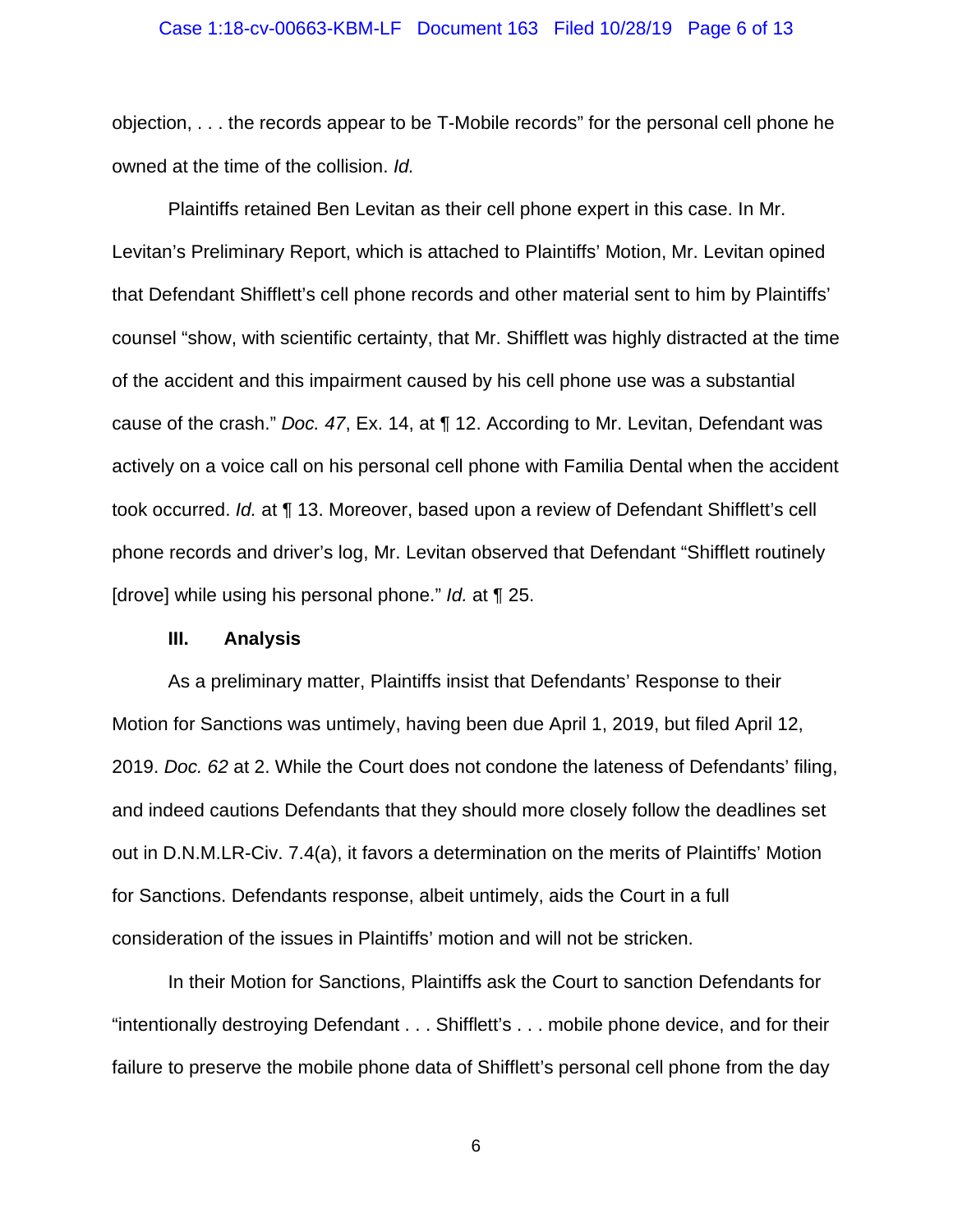### Case 1:18-cv-00663-KBM-LF Document 163 Filed 10/28/19 Page 7 of 13

of the collision in this case." *Doc. 47* at 1. Plaintiffs explain that Defendant Shifflett discarded his cell phone in July or August of 2018, even after Plaintiffs provided Defendants with a preservation letter on March 2, 2018 and initiated formal litigation in State Court on June 5, 2018. They maintain that Defendants thereby engaged in overt acts to knowingly destroy critical evidence in bad faith. Further, they contend that Defendant New Bern and Defendant PepsiCo failed to take any independent actions to preserve the mobile phone data or to adopt a policy to manage data regarding personal cell phone usage. They request, as sanctions, an adverse inference instruction, an order allowing the introduction of evidence of willful spoliation, an order allowing the introduction of Shifflett's person mobile phone records, an order precluding Defendants from questioning the veracity of T-Mobile's records, an order precluding evidence regarding faulty gauges, and an order precluding arguments by Defendants as to comparative fault. *Doc. 47* at 11-12. In response, Defendants insist that they properly complied with Plaintiffs' March 2, 2018 preservation letter and that the spoliation factors cannot be met, nor can prejudice be shown. *Doc. 56*.

As the Court explained in *Zubulake v. UBS Warburg LLC*, "identifying the boundaries of the duty to preserve involves two related inquiries: *when* does the duty to preserve attach, and *what* evidence must be preserved?" 220 F.R.D. at 216. Plaintiffs' motion, first, takes up the issue of *when* Defendants' duty to preserve arose.

Generally, the filing of a lawsuit generally triggers the duty to preserve evidence. *Cache La Poudre Feeds*, *LLC* at 621. Sometimes, however, the obligation arises earlier. Here, Plaintiffs maintain that such a duty arose the moment Defendants became aware of the collision between Plaintiff John Carrillo and Defendant Shifflett, on January 9,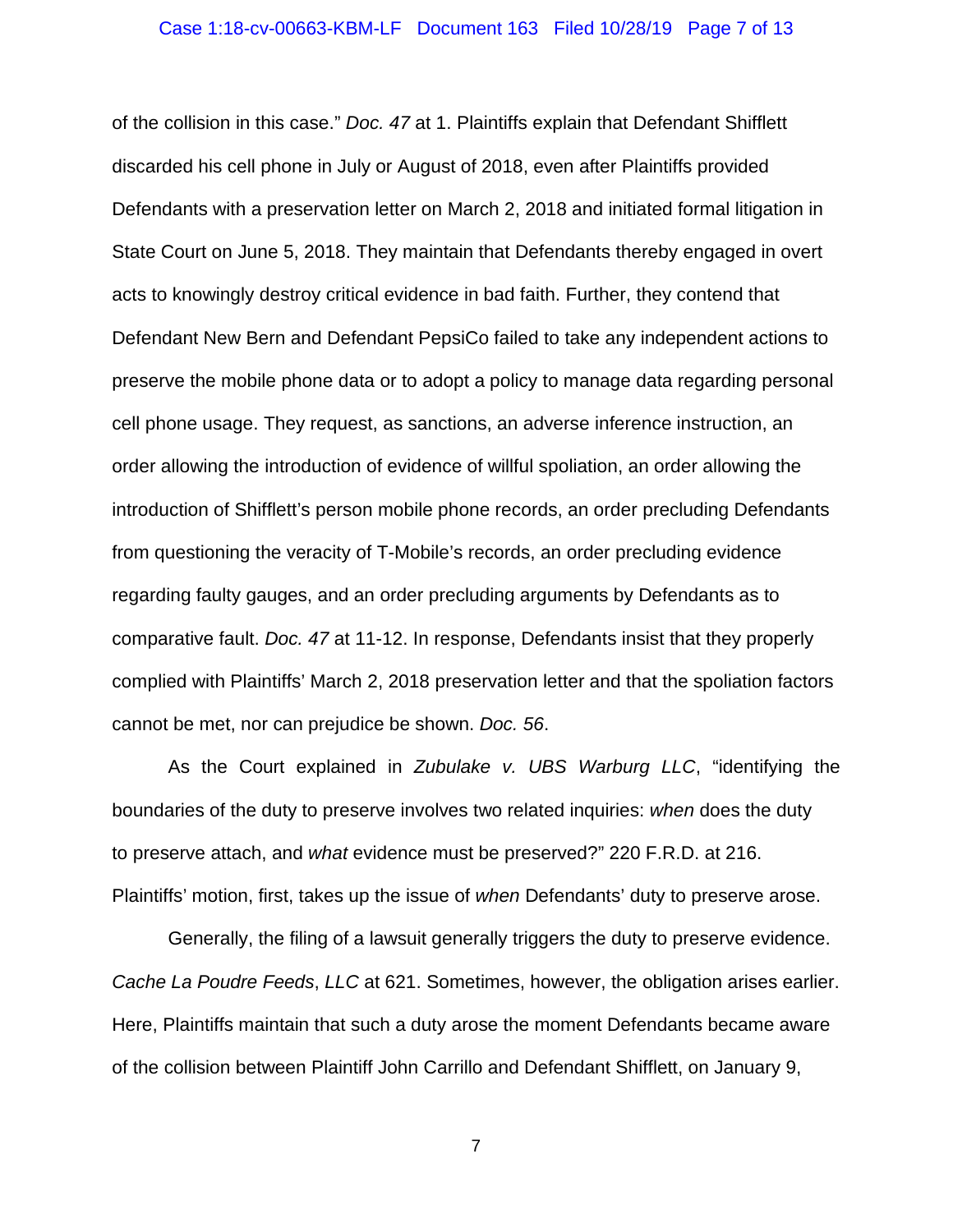### Case 1:18-cv-00663-KBM-LF Document 163 Filed 10/28/19 Page 8 of 13

2018. *Doc. 47* at 6. In support of this proposition, they refer the Court to *Browder v. City of Albuquerque*. In *Browder*, a discovery dispute arose over video footage from intersections near the site of a fatal collision. Although the footage was initially available for viewing by officials from the City of Albuquerque, it was later lost and unavailable to the plaintiffs. *Browder v. City of Albuquerque*, 209 F. Supp. 3d 1236, 1240 (D.N.M. 2016). The plaintiffs moved to sanction the defendants for spoliation, and Judge Brack of this District concluded that a duty to preserve relevant evidence arose the moment the City became aware that one of its police officers was involved in a fatal traffic accident. *Id*. at 1244.

The Court agrees that a similar finding may be warranted here. That is, just as litigation was reasonably foreseeable to the City in *Browder* when it learned that one of its officers was involved in a fatal traffic accident, litigation was arguably foreseeable here when Defendants learned that Defendant Shifflett's tractor-trailer had rear-ended a stationary or slow-moving vehicle installing striping along the highway and seriously injured Plaintiff John Carrillo. This is especially true given Defendant Shifflett reports to his employers that he was looking away from the road immediately before impact. But, even if the accident itself did not place Defendants on notice that litigation was likely, Mr. Chavez's March 2, 2018 preservation letter certainly did. Yet, Defendant Shifflett testified that he disposed of the subject cell phone four or five months later in July or August of 2018, *after* the preservation letter and even *after* the June 2018 commencement of this action. In short, the cell phone was discarded *after* a duty to preserve evidence arose.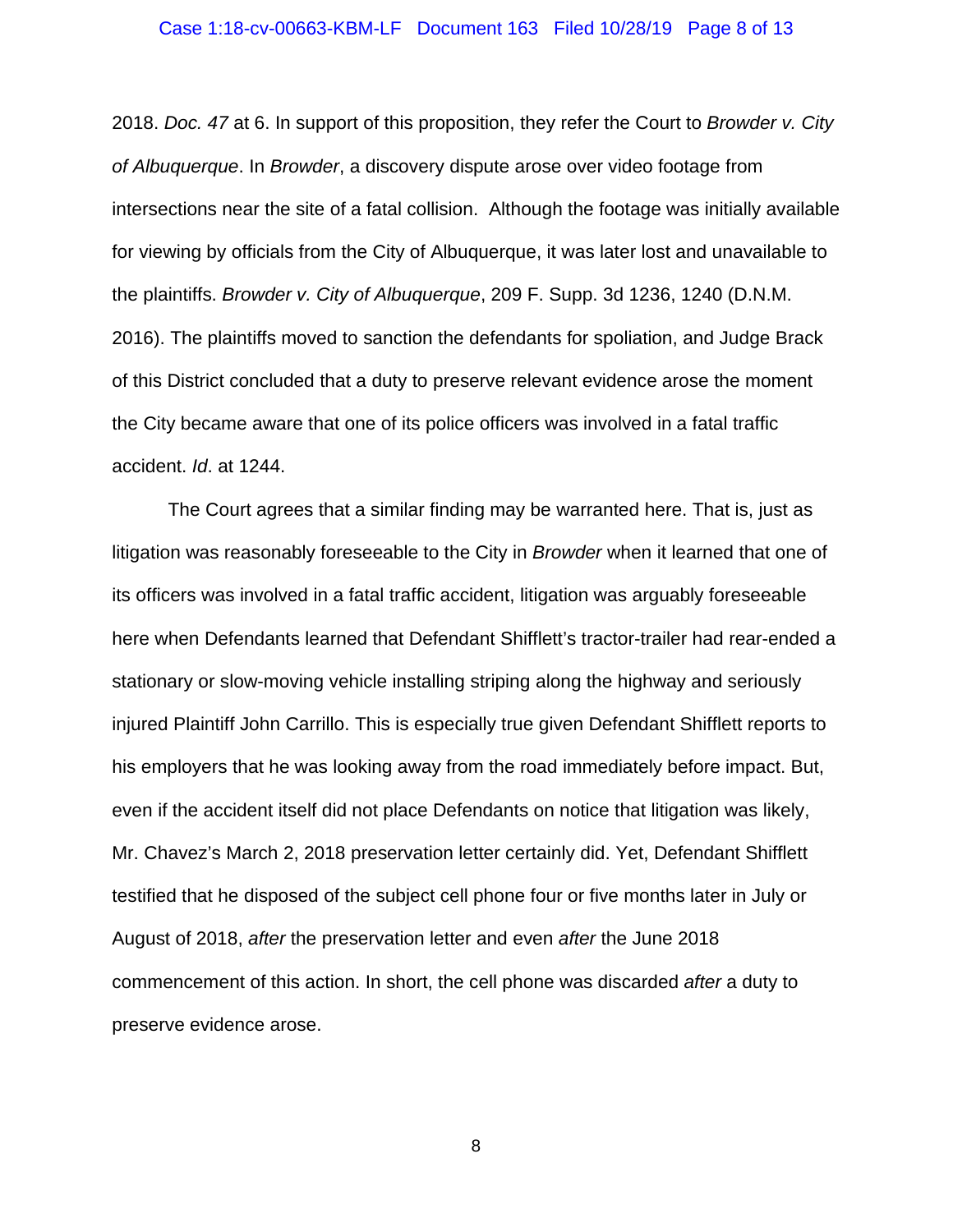### Case 1:18-cv-00663-KBM-LF Document 163 Filed 10/28/19 Page 9 of 13

Defendants focus their arguments on the *second* prong of the preservation inquiry, the scope of their duty, maintaining that they were under no duty to preserve Defendant Shifflett's personal cell phone. Defendants note that although Plaintiffs itemized 62 items for preservation in their March 2, 2018 letter, Defendant Shifflett's cell phone was not among them. *Doc. 56* at 3. While Mr. Chavez's letter enumerates "Driver's personal and business cell phone records" as items to be preserved, he does not specifically request preservation of any cell phones. *Doc. 47*, Ex. 7. As such, Defendants insist that they have complied with Plaintiffs' Preservation Notice, as "Plaintiffs possess driver's personal and cell phone records and data from telecommunication system[s]." *Doc. 56* at 3.

Common sense dictates that Mr. Chavez's omission of cell phones from the preservation letter, while at the same time identifying so many other potentially relevant items for preservation, diminishes the culpability of Defendants with respect to the discarded cell phone. Indeed, absent some knowledge by Defendants that there was relevant evidence contained on the cell phone itself, neither its disposal nor the failure to advise against its disposal would seem to warrant sanctions. In other words, Defendants' duty to preserve Defendant Shifflett's personal cell phone turns, at least in part, on what the respective defendants knew about its relevance to the instant litigation. Such an inquiry overlaps with the culpability analysis that the Court must undertake in assessing the appropriateness of spoliation sanctions.

Under the spoliation analysis, the "two most important factors" are: (1) the culpability of the offending party, and (2) the actual prejudice to the other party. *Browder v. City of Albuquerque*, 187 F. Supp. 3d 1288, 1297 (D.N.M. 2016). With respect to the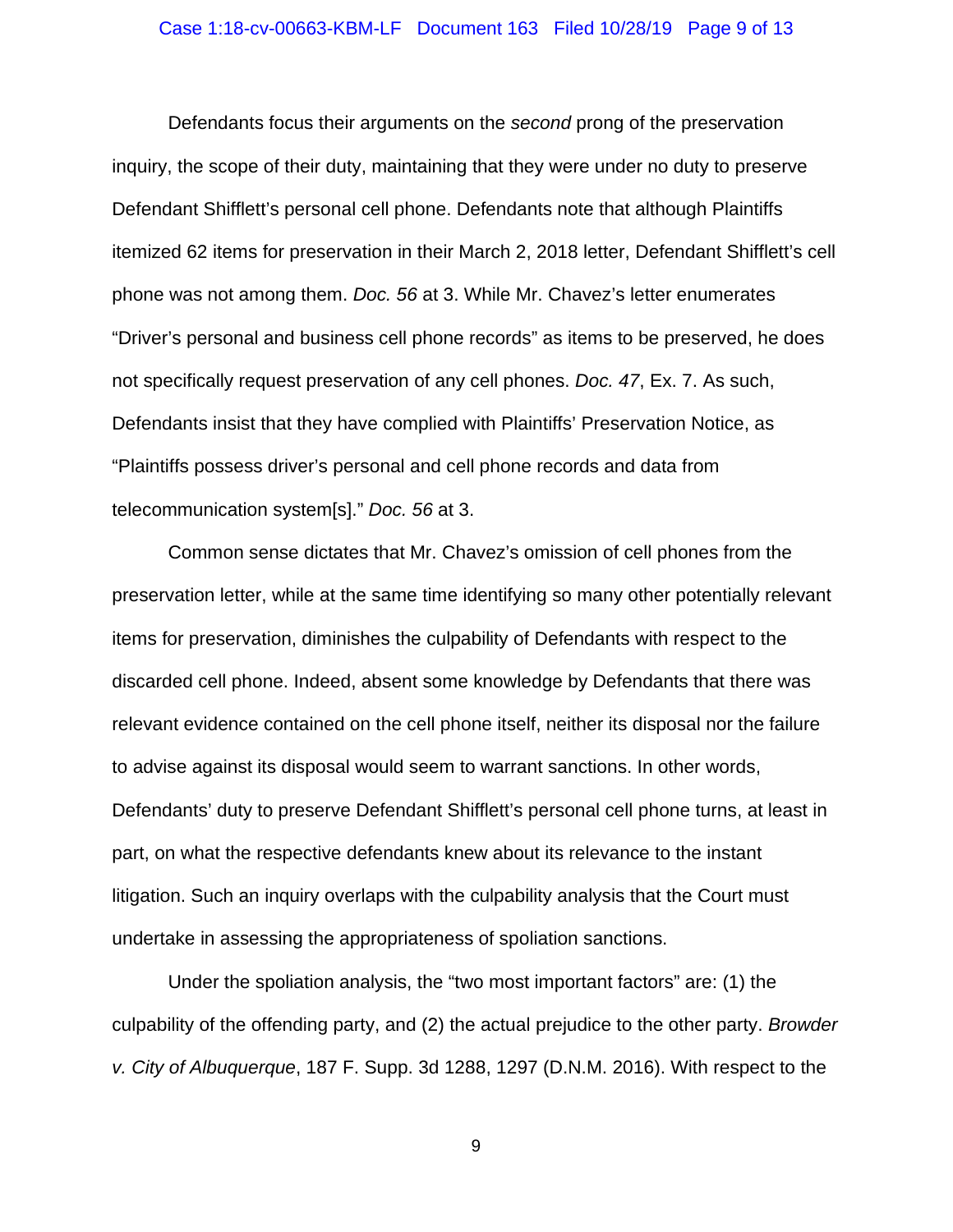### Case 1:18-cv-00663-KBM-LF Document 163 Filed 10/28/19 Page 10 of 13

first factor, Plaintiffs allege that Defendants are culpable because they engaged in "overt acts to knowingly destroy and dispose of critical evidence to a crucial fact at issue in this case in bad faith." *Doc. 47* at 7. The Court finds this allegation overstated, particularly when it comes to Defendants New Bern and PepsiCo. After all, Plaintiffs do not identify any actions to destroy or discard Defendant Shifflett's phone taken by Defendants New Bern or Defendant PepsiCo. Nor is the Court persuaded, under the circumstances, that the failure of these defendants to collect his personal cell phone somehow equates to a bad faith action to destroy it.

Plaintiffs have not demonstrated that Defendant New Bern or Defendant PepsiCo were aware of any specific relevance of the cell phone that was not redundant of the cell phone records that Plaintiffs had already obtained from T-Mobile. Once again, Plaintiffs did not specifically request preservation of Defendant Shifflett's personal cell phone, though they requested preservation of many other items of potential relevance. And Defendant Shifflett had reported to his employers that he was distracted by his gauges at the time of the collision, not by his personal cell phone, which he claimed was in a bag in the cab of the tractor.

Further, Defendants emphasize that Defendant Shifflett was no longer employed by Defendant New Bern after January 19, 2018. *Doc. 56* at 2. Even assuming, without deciding, that Defendant New Bern or Defendant PepsiCo had an obligation to advise a former employee concerning the retention of his personal cell phone, the sanctions that Plaintiffs seek against these defendants are simply not appropriate under the facts of this case. That is, the Court is not inclined to penalize a party for failing to prevent a former employee from discarding a personal cell phone when that phone was omitted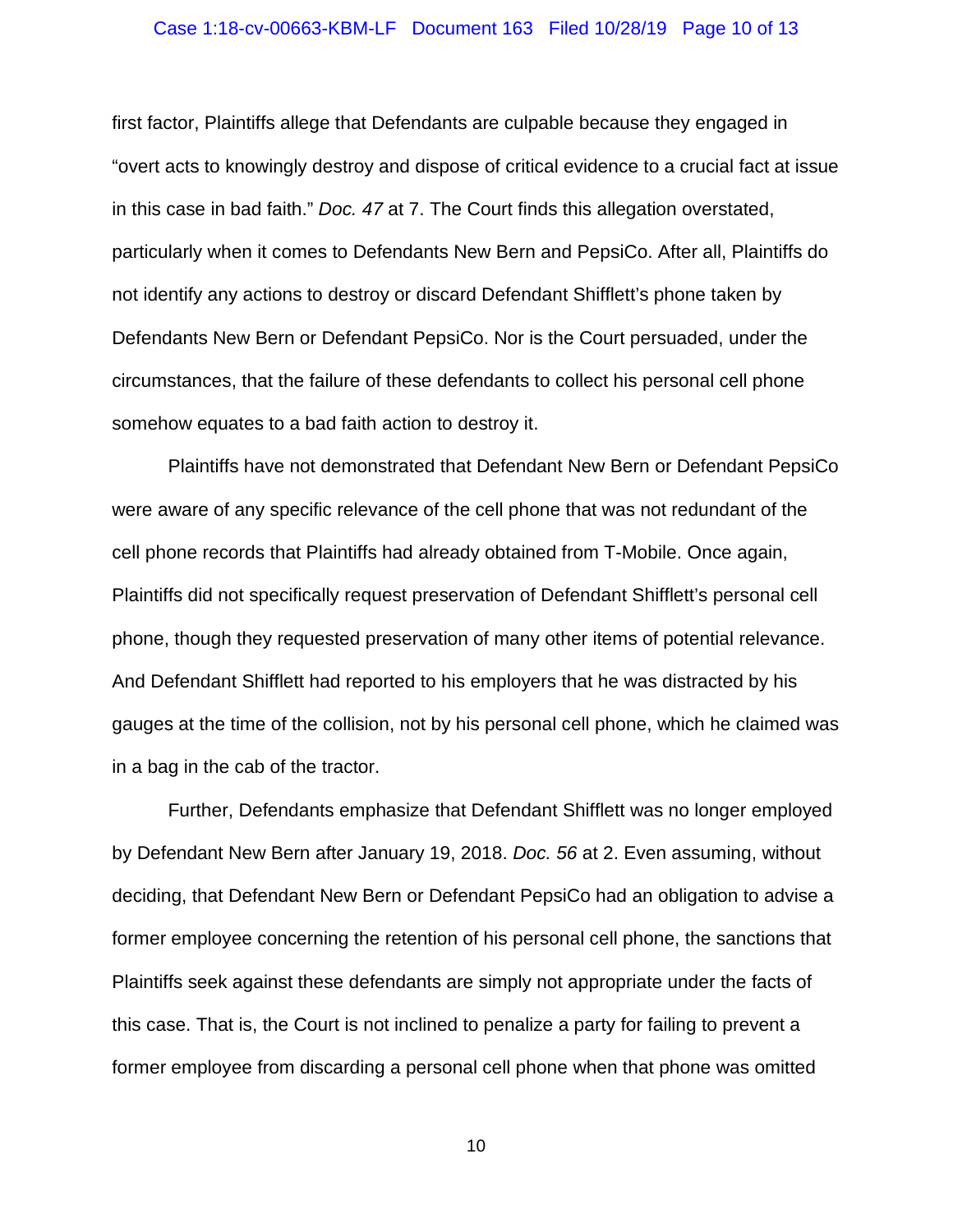### Case 1:18-cv-00663-KBM-LF Document 163 Filed 10/28/19 Page 11 of 13

from the opposing party's comprehensive preservation request. This case is distinguishable from *Browder*, where Judge Brack determined that the City's irresponsible evidence retention practices actually *caused* the loss of critical evidence requested by the opposing party. *Browder*, 209 F. Supp. 3d 1236, 1246 (D.N.M. 2016) (concluding that the City's "lack of a retention policy and irresponsible [evidence] retention practices [were] responsible for the loss of significant evidence").

On the other hand, Plaintiffs *have* proffered some evidence bearing on Defendant Shifflett's culpability in discarding his personal cell phone. More specifically, they offer for the Court's consideration expert opinion testimony from Mr. Levitan, suggesting that Defendant Shifflett was on a voice call with a dentist office at the time of the collision. This testimony, if believed, does two things. First, it increases the likelihood that Defendant Shifflett was culpable in discarding his cell phone. For if Mr. Levitan's opinion is to be relied upon, Defendant Shifflett testified untruthfully when he testified that he was not on the phone at the time of the crash, as it is unlikely that he would have simply forgotten that he was on a personal phone call at the time of the collision.

As both parties acknowledge, spoliation "occurs along a continuum of fault ranging from innocence through the degrees of negligence to intentionality[, and] resulting penalties vary correspondingly." *See Welsh v. United States*, 844 F.2d 1238, 1246 (6th Cir. 1988), *overruled on other grounds by Adkins v. Wolever,* 554 F.3d 650 (6th Cir. 2009). Here, Defendants maintain that Defendant Shifflett's disposal of his cell phone was at most negligent. *Doc. 56* at 4. Critically, though, Mr. Levitan's opinion at least suggests that Defendant Shifflett may have discarded his cell phone despite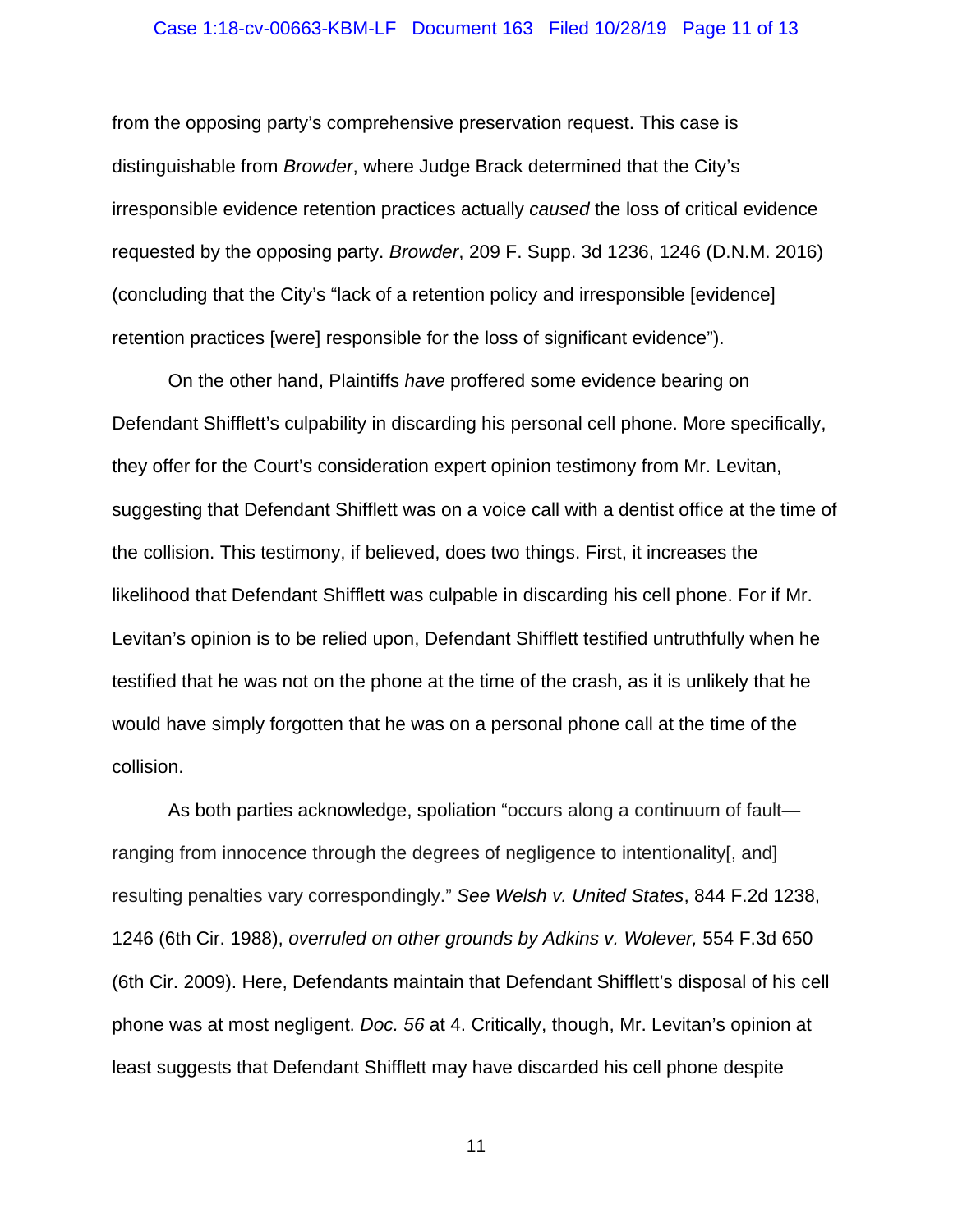### Case 1:18-cv-00663-KBM-LF Document 163 Filed 10/28/19 Page 12 of 13

knowing that it contained inculpatory evidence concerning his phone usage at the time of the collision. That, in turn, would tend to show that his actions in discarding the phone were culpable if not intentional. But even if Plaintiffs cannot fully establish the requisite "bad faith" required for the imposition of an adverse inference, lesser sanctions may still be warranted. *Henning v. Union Pac. R.R. Co*., 530 F.3d 1206, 1220 (10th Cir. 2008). Pursuant to Federal Rule of Civil Procedure 37(e) when a party fails to take "reasonable steps to preserve" evidence that "should have been preserved" in the anticipation or conduct of litigation, a court must impose the sanctions necessary to cure any resulting prejudice. Fed. R. Civ. P. 37(e).

But Plaintiffs must establish prejudice. Mr. Levitan's opinion about Defendant Shifflett's voice call increases the likelihood of culpability by Defendant Shifflett in discarding his phone, but they, at the same time, minimize any prejudice to Plaintiffs in the loss of that phone. If Mr. Levitan can, as he submits, testify with "scientific certainty" that Defendant Shifflett was on the phone at or around the time of the crash, the loss of the cell phone itself cannot be described as devastating to Plaintiff's case. In other words, Mr. Levitan's opinions suggest culpability by Defendant Shifflett but they also undermine Plaintiffs' claims of prejudice. Indeed, when asked at his deposition whether access to Defendant Shifflett's personal cell phone would have allowed him to give testimony with great certainty, Mr. Levitan responded: "What I have said is 100 percent accurate. Any additional information such as additional Geotab information, forensic of the phone is only going to enhance my opinion. *Doc. 56*, Ex. 4, at 29:18-23.

Plaintiffs also complain that Defendants failed to preserve or produce Defendant Shifflett's personal mobile phone records. *Doc. 47* at 9. Notably, however, Plaintiffs' do